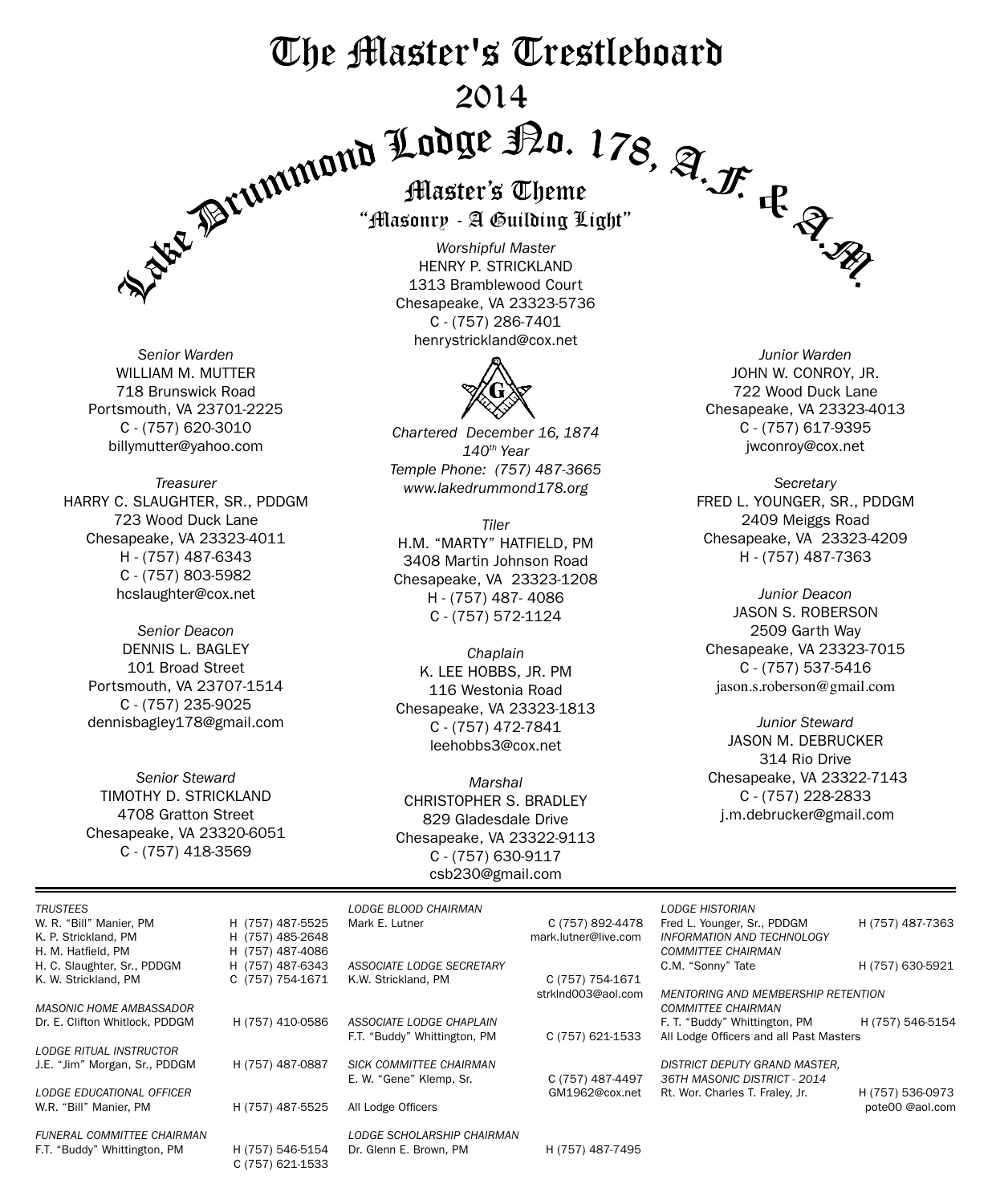#### My Brethren,

Wow! Where does the time go? It seems that this year is flying by. Lake Drummond has had some exciting meetings in the past few months. Most Worshipful Wayne Sawyer Flora's visit in January went great, and a wonderful time was enjoyed by all. The Official Visit of our District Deputy Grand Master, Right Worshipful Charles Fraley, Jr., was a night to remember. This past month Lake Drummond had the distinct honor of nominating the 2016 District Deputy Grand Master for the 36th Masonic District. I am pleased and honored to announce that Lake Drummond and has elected to recommend, Worshipful Frederick Thomas "Buddy" Whittington, as District Deputy Grand Master for the 36th Masonic district for 2016. Congratulations, Wor. Buddy!

As Worshipful Master of Lake Drummond Lodge it is my duty and responsibility to be the best steward possible of all aspects of the Lodge especially its funds. Likewise, I feel obligated to hand the gavel over to my successor with Lake Drummond in better condition than what it was when I received it. Therefore, I have formed a finance committee to take a close look at what it takes to keep your Lodge running smoothly. The finance committee will be meticulously examining the finances of the Lodge, how we operate and will also be looking for any areas where we may be enabled to lower our expenses. In order to ensure the Lodge continue operating it is paramount that general operating costs be covered by our annual dues.

Brethren, after the increase in Grand lodge dues in 2012 and the forthcoming increase of Grand Lodge assessments to the Masonic Home in 2015, the finance committee is forced to look at a dues increase. Please be assured that the finance committee is not taking this job lightly and will be crunching the numbers the best they can to make sure that the most accurate information is utilized before recommending a dues increase. In 2012 Lake Drummond chose to absorb the Grand lodge dues increase. We cannot continue this pattern and stay financially sound. The maintenance on our aging building is also weighing on the Lodge. The finance committee has been charged with identifying all of the Lodge maintenance repairs that will be needed in the upcoming years keep our building in the best shape as possible. I will have more information to you on this as soon as it is available, rest assured your finance committee is working very diligently to get this job accomplished.

Brethren you recently received the invitation to our Annual Spring Barbecue Fundraiser on April 19, 2014. This year we will also be offering barbecue for sale by the pound at a cost of \$7.00 per pound. If possible please preorder with the form that was enclosed with the barbecue tickets or contact any lodge officer.

In your previous trestleboard, I mentioned a memorial brick fundraiser. Please find the enclosed order form also check the website for a link. These memorial bricks will be used to erect a mailbox and a matching column in front of your Lodge for everyone to see. Samples of these bricks can be viewed at the Secretary's desk. These memorial bricks are a wonderful way to honor or memorialize a loved one, friend, family or family member or yourself. Please contact myself or the Lodge Secretary for any further information.

Our Grand Master, Most Worshipful Wayne Sawyer Flora, will make his official visit to the 36th Masonic District on Saturday, April 26, 2014. Lake Drummond has been selected to be the host Lodge. This is sure to be momentous occasion. If you are able please come and receive the message of your Grand Master. A barbecue lunch will be served at 11:00 sharp and we will open a tiled lodge at 12:00 sharp.

We have plenty of work nights and other events coming up and plenty of ways to find out what's going on. Check the sign out front, website, Facebook page or provide me with your email address to receive a weekly update and find out what's happening at your Lodge.

June 19, 2014, Lake Drummond will be having a Table Lodge to celebrate St. John's Day. Our guest of honor will be, Right Worshipful James Edward Litten, Grand Senior Warden of the Grand Lodge of Virginia. This is sure to be an event to remember. Lake Drummond's Senior Stewart, Brother Timothy Dwayne Strickland, loves to cook and is very good at it I might add, he is looking forward to preparing this feast for everyone to enjoy.

I look forward to seeing each and every one of you at Lodge and hopefully at one of our upcoming fundraisers. In the meantime, remember to let Masonry be your Guiding Light.

Sincerely and Fraternally,

Jewil P. Jeicellord

Henry P. Strickland Worshipful Master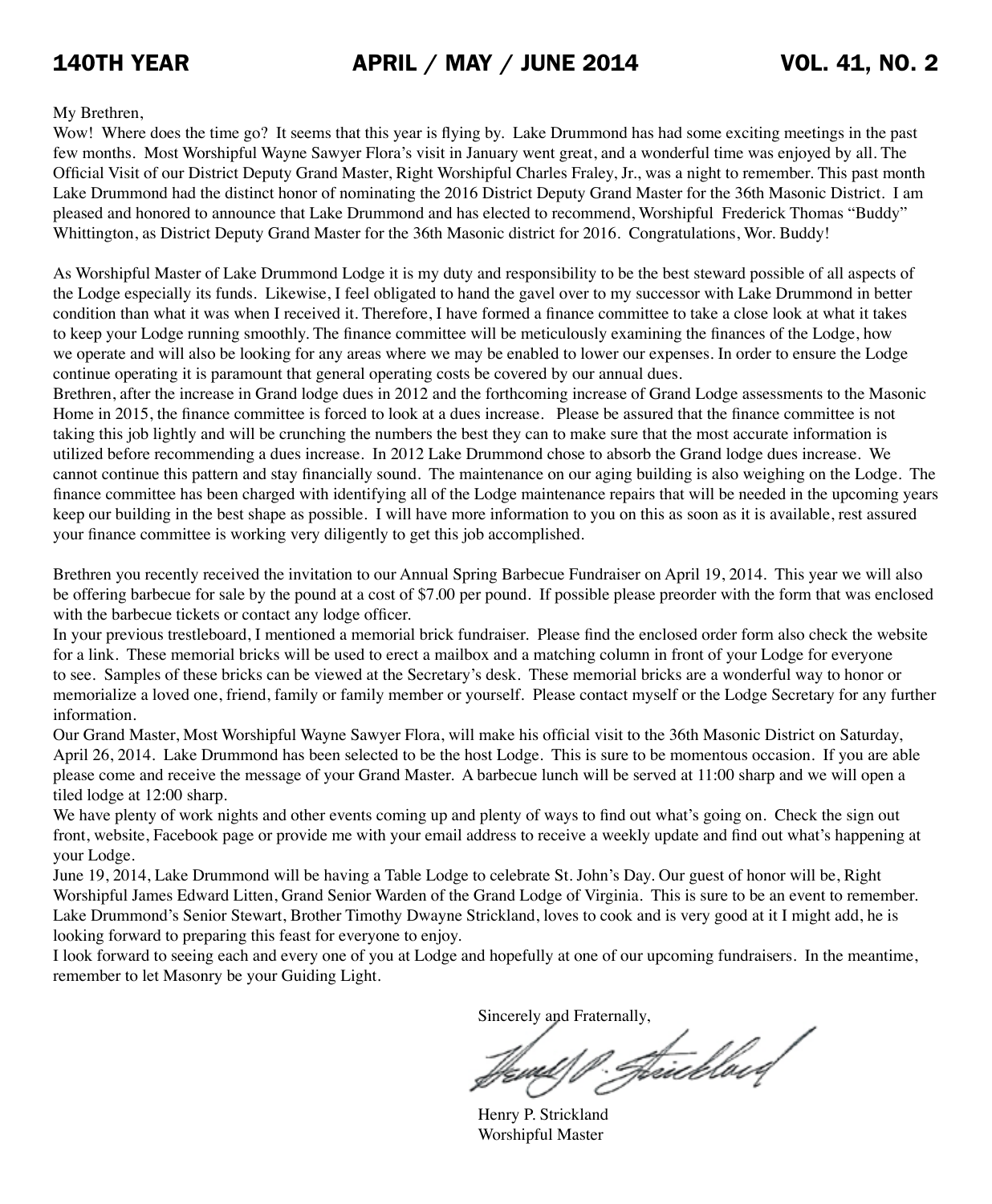# NEW MEMBERS

Brother George Henry Parker, PDDGM Honorary - December 12, 2013 Brother John Edward Phelps **Affiliated - February 13, 2014** Brother John Adams Root, III Raised - March 27, 2014

#### **APPLICATIONS FOR LAKE DRUMMOND'S 2014 SCHOLARSHIP AWARDS DATE DUE - APRIL 1, 2014**

On the recommendation of the Scholarship Committee and with the approval of the Worshipful Master and officers of Lake Drummond Lodge, the deadline is April 1st for receiving applications for the Scholarship Fund. The April 1st deadline is necessary to enable the recipient of a scholarship to have their name printed in the graduation program as having received a scholarship from Lake Drummond Lodge No. 178. This will also ensure that the recipient(s) can be recognized in our Lodge with his/her parents before they have to leave for college. The application form is available from the Lodge Secretary (757) 487-7363 or the Associate Secretary (757) 754-1671. Application must be mailed to Lake Drummond Lodge No. 178, Attn: Scholarship Committee, c/o P. O. Box 6655, Chesapeake, VA prior to April 1, 2014.



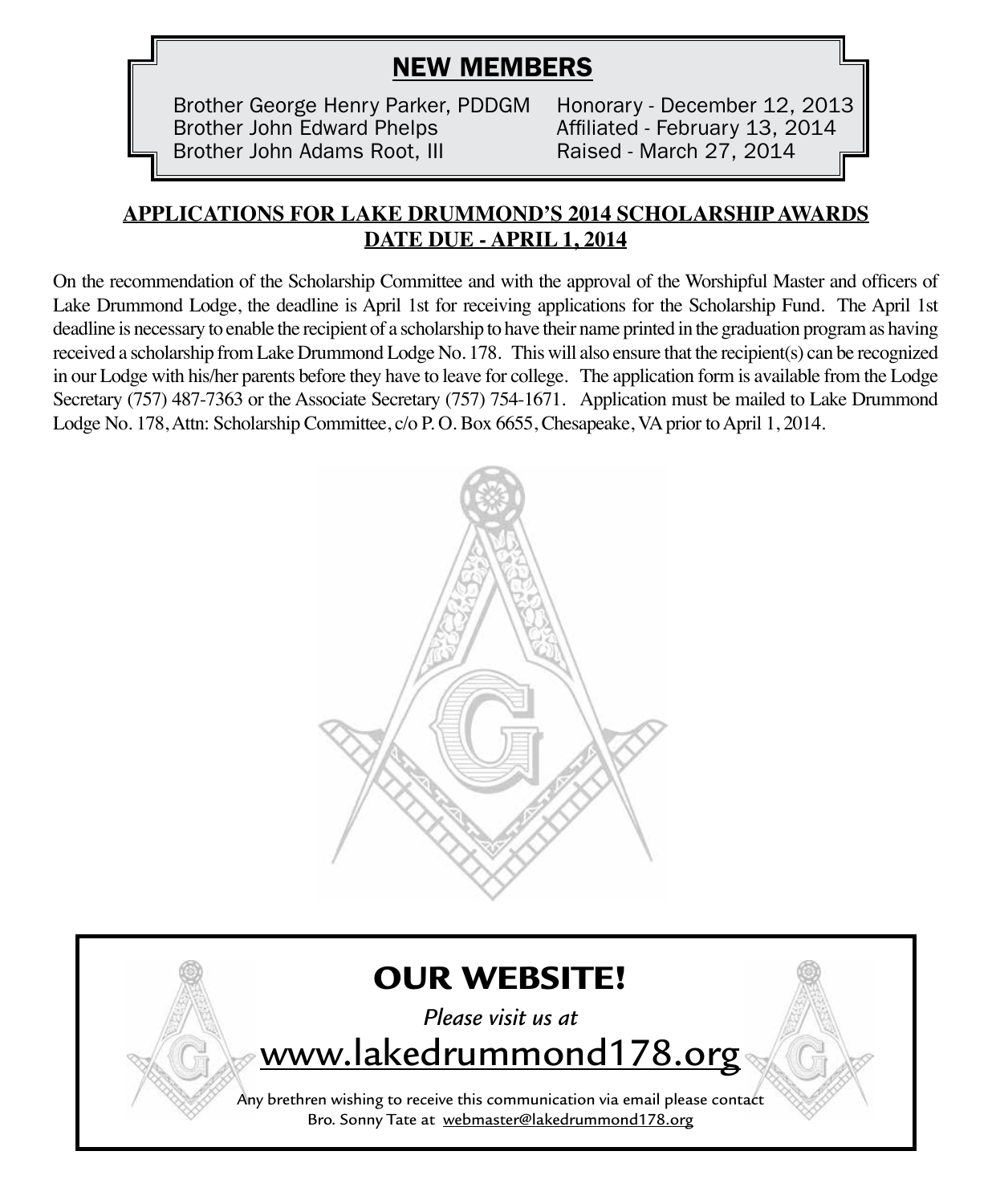## SCHEDULE OF EVENTS / MEETINGS DATES

#### Please Note: Some events are subject to change, please visit the Lodge website at www.lakedrummond178.org for an up to date listing of events.

| Tues         | Apr. | $\mathbf{1}$   | South Norfolk No. 339 Stated, 7:30 PM, Dinner 6:30 PM                                                                                              |
|--------------|------|----------------|----------------------------------------------------------------------------------------------------------------------------------------------------|
| Thur         | Apr. | 3              | Lake Drummond Work Night, 7:00 PM, refreshments at 6:00 PM Berkley No. 167<br>Stated, 7:30 PM, Dinner 6:30 PM                                      |
| Mon          | Apr. | $\overline{7}$ | Masters, Wardens and Deacons Meeting, 6:00 PM @ Indian River #252                                                                                  |
| Tues         | Apr. | 8              | Doric No. 44 Stated, 7:30 PM, Dinner 6:30 PM                                                                                                       |
| <b>Thurs</b> | Apr. | 10             | Lake Drummond Stated Communication, 7:00 PM, Dinner 6:00 PM Vote on<br>Electronic Sign usage Guidelines; Speaker -                                 |
| Sat          | Apr. | 12             | C. Frank Hicks' Ritual School @ Lake Drummond, Registration 8:00 AM 36th & 56th<br>Districts will exemplify the FC and EA Degrees, respectively    |
| Mon          | Apr. | 14             | James Henry Pakerson, Jr. Ritual School @ Kempsville No. 196, 5:00 PM 56th &<br>36th Dist. will exemplify the 1st and 2nd section of the MM Degree |
| Mon          | Apr. | 14             | Victory Chapter No. 16, OES, Stated, 7:30 PM @ Lake Drummond                                                                                       |
| Tues         | Apr. | 15             | Indian River No. 252 Stated, 7:30 PM, Dinner 6:30 PM                                                                                               |
| <b>Thurs</b> | Apr. | 17             | Lake Drummond Work Night, 7:00 PM, refreshments at 6:00 PM                                                                                         |
| Sat          | Apr. | 19             | Lake Drummond Annual Barbeque Fundraiser, noon - 5:00 PM                                                                                           |
| Tues         | Apr. | 22             | Cradock RAC No. 72 Stated, 7:00 PM, Covered dish dinner, 6:30 PM                                                                                   |
| Wed          | Apr. | 23             | Great Bridge No. 257 Stated, 7:30 PM, Dinner 6:30 PM                                                                                               |
| <b>Thurs</b> | Apr. | 24             | Lake Drummond Rusty Trowel Night, 7:00 PM, refreshments at 6:00 PM A casual                                                                        |
|              |      |                | refresher course for those who have been away from Lodge                                                                                           |
| Sat          | Apr. | 26             | Grand Master's Official Visit to the 36th District @ Lake Drummond, Tiled Meeting @<br>noon, Lunch (Ladies invited) @ 11:00 AM                     |
| Mon          | Apr. | 28             | Victory Chapter No. 16, OES, Stated, 7:30 PM @ Lake Drummond                                                                                       |
| Tues         | Apr. | 29             | 36th District Bring-A-Friend Night, 6:30 PM @ BDI Temple in Greenbrier                                                                             |
| <b>Thurs</b> | May  | 1              | Lake Drummond Work Night, 7:00 PM, refreshments at 6:00 PM Berkley No. 167<br>Stated, 7:30 PM, Dinner 6:30 PM                                      |
| Mon          | May  | 5              | Masters, Wardens and Deacons Meeting, 6:00 PM @ Indian River #252                                                                                  |
| Tues         | May  | 5              | South Norfolk No. 339 Stated, 7:30 PM, Dinner 6:30 PM                                                                                              |
| <b>Thurs</b> | May  | 8              | Lake Drummond Stated Communication, 7:00 PM, Dinner 6:00 PM                                                                                        |
| Mon          | May  | 12             | Victory Chapter No. 16, OES, Stated, 7:30 PM @ Lake Drummond                                                                                       |
| Tues         | May  | 13             | Doric No. 44 Stated, 7:30 PM, Dinner 6:30 PM                                                                                                       |
| <b>Thurs</b> | May  | 15             | Lake Drummond Work Night, 7:00 PM, refreshments at 6:00 PM                                                                                         |
| Tues         | May  | 20             | Indian River No. 252 Stated, 7:30 PM, Dinner 6:30 PM                                                                                               |
| <b>Thurs</b> | May  | 22             | Lake Drummond Work Night, 7:00 PM, refreshments at 6:00 PM                                                                                         |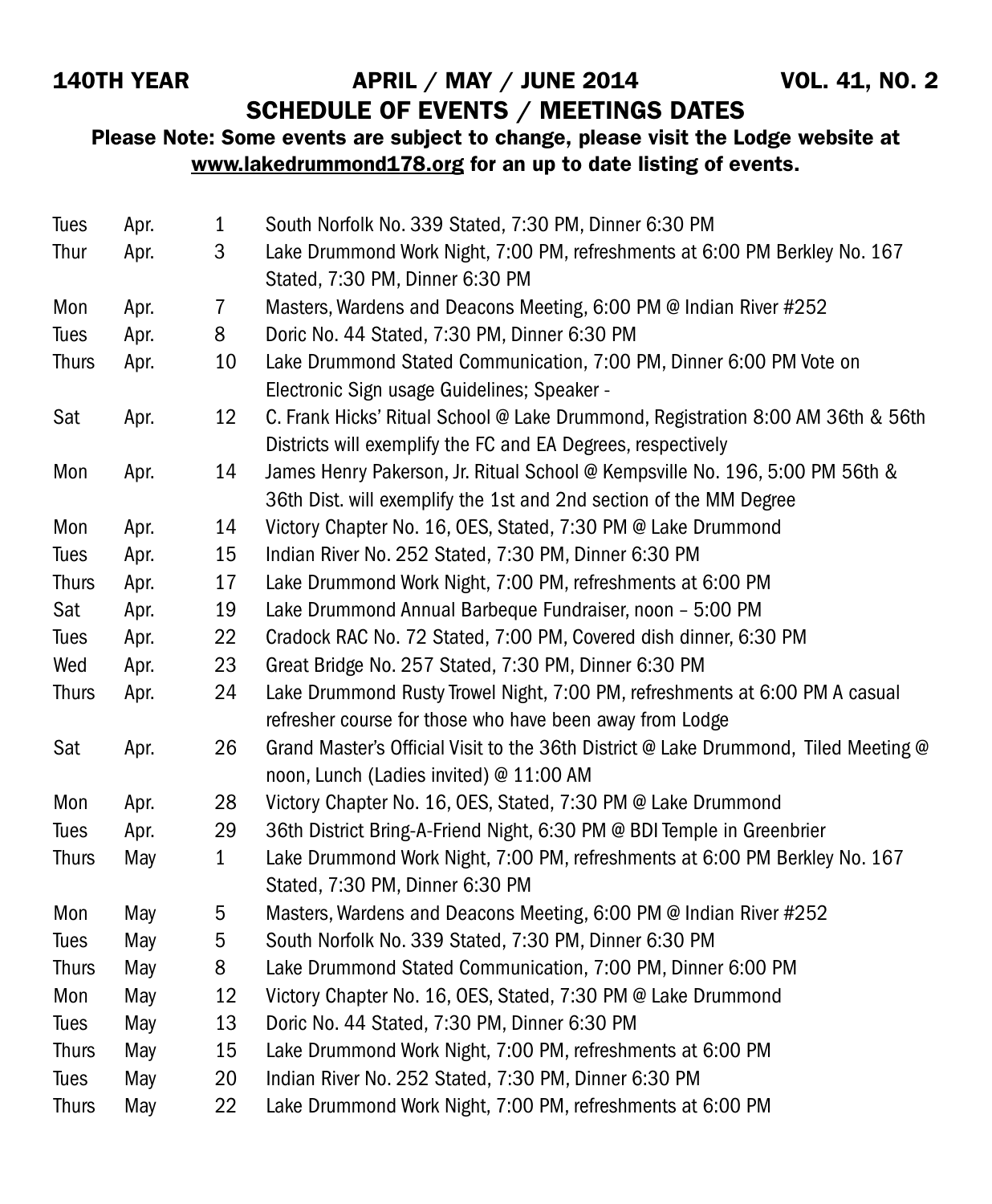| Mon          | May  | 26 | Victory Chapter No. 16, OES, Stated, 7:30 PM @ Lake Drummond                       |
|--------------|------|----|------------------------------------------------------------------------------------|
| Tues         | May  | 27 | Cradock RAC No. 72 Stated, 7:00 PM, Covered dish dinner 6:30 PM                    |
| Wed          | May  | 28 | Great Bridge No. 257 Stated, 7:30 PM, Dinner 6:30 PM                               |
| <b>Thurs</b> | May  | 29 | Lake Drummond No. 178 Family Night Covered Dish Dinner, 6:30 PM                    |
|              |      |    | Open to all Lodge members, families, and friends                                   |
| Mon          | Jun. | 3  | Masters, Wardens and Deacons Meeting, 6:00 PM @ Indian River #252                  |
| Tues         | Jun. | 3  | South Norfolk No. 339 Stated, 7:30 PM, Dinner 6:30 PM                              |
| <b>Thurs</b> | Jun. | 5  | Lake Drummond Work Night, 7:00 PM, refreshments at 6:00 PM Berkley No. 167         |
|              |      |    | Stated, 7:30 PM, Dinner 6:30 PM                                                    |
| Sat          | Jun. | 7  | Allied Masonic Degrees Council No. 155, 7:30 PM                                    |
| Sun          | Jun. | 8  | Victory Chapter No. 16, OES, School of Instruction, 3:00 PM @ Lake Drummond        |
| Mon          | Jun. | 9  | Victory Chapter No. 16, OES, Stated, 7:30 PM @ Lake Drummond                       |
| Tues         | Jun. | 10 | Doric No. 44 Stated, 7:30 PM, Dinner 6:30 PM                                       |
| <b>Thurs</b> | Jun. | 12 | Lake Drummond Stated Communication, 7:00 PM, Dinner 6:00 PM                        |
| Tues         | Jun. | 17 | Indian River No. 252 Stated, 7:30 PM, Dinner 6:30 PM                               |
| <b>Thurs</b> | Jun. | 19 | Lake Drummond Table Lodge, 7:00 PM, refreshments at 6:00 PM Speaker: Rt. Wor.      |
|              |      |    | James Edward Litten, Grand Senior Warden                                           |
| Mon          | Jun. | 23 | Victory Chapter No. 16, OES, Stated, 7:30 PM @ Lake Drummond                       |
| Tues         | Jun. | 24 | Cradock RAC No. 72 Stated, 7:00 PM, Covered dish dinner 6:30 PM                    |
| Wed          | Jun. | 25 | Great Bridge No. 257 Stated, 7:30 PM, Dinner 6:30 PM                               |
| <b>Thurs</b> | Jun. | 26 | Lake Drummond Work Night, 7:00 PM, refreshments at 6:00 PM The Rt. Wor. Robert     |
|              |      |    | W. Reardon 36th District Ritual School meets every Monday, 7:00 PM at Indian River |
|              |      |    | Lodge No. 252. The School is Dark the Months of July, August and December          |

\*The Rt. Wor. Robert Reardon, 36th District, Ritual School meets every Monday, 7:00 pm at Indian River Lodge No. 252. The school is Dark the Months of July, August and December

MEETING HOURS: Lodge - 7:00 PM • R. A. Chapter - 7:00 PM • Victory Chapter - 7:30 PM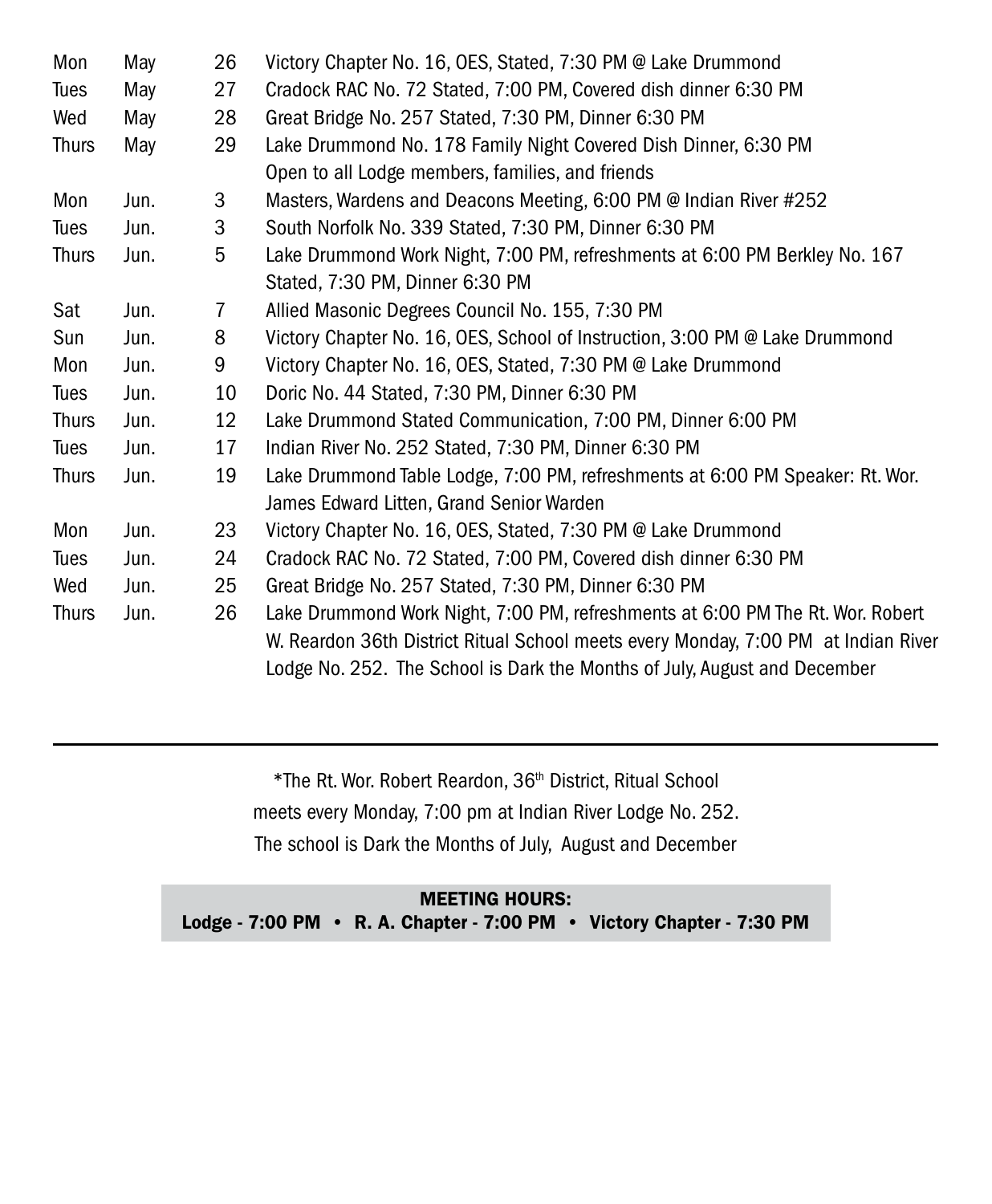#### ANNUAL MEMBERSHIP DUES 2014 - \$100.00 PER YEAR EFFECTIVE jan. 1, 2013

#### **2014 Dues Reminder Envelopes were mailed to the membership with the OCTOBER / NOVEMBER / DECEMBER 2013 TRESTLE BOARD**

*The Secretary reports there are 8 members owing 2013 dues.*

#### GRAND LODGE'S LIFE MEMBERSHIP IN PERPETUITY PLAN FOR MEMBERS

 Life Memberships can be paid in full or by an installment schedule of your own choosing. More details can be obtained from the Lodge Secretary. Effective January 1, 2012,  $$100.00 \times 16$  years =  $$1,600.00$  with current year's dues paid. We have 105 LMIP members. We have 02 members using the installment payment plan to purchase a life membership. With the strong possibility of a dues increase, now is a great time to consider an LMIP.

#### CONTRIBUTIONS TO THE LODGE BUILDING FUND

Brother Alfred M. Hedgepeth, 50 MV

#### MEMORIAL DONATIONS TO THE LODGE BUILDING FUND

The follow donation was made in memory of our late Brother Willie L. "Bill" Strickland, LMIP, 49 MV;Brother Robert A. Smoyer, Sr., LMIP

#### MEMORIAL DONATIONS TO THE LODGE ELECTRONIC SIGN FUND

The follow donations were made in memory of our late Brother Willie L. "Bill" Strickland, LMIP, 49 MV; Brother Kyle W. Strickland, PM, LMIP & Chesapeake Retired City Employees Association

#### DONATIONS TO THE LODGE ELECTRONIC SIGN FUND

Brother Roy P. Nelson, 50 MV

#### IN MEMORIAM

#### Brother George Charles Coulbourn

Raised - July 23, 1964 **Died - Aug. 26, 2013** Brother Jacob Henry George Spindler Raised - Jan. 3, 1952 **Died - Mar. 18, 2014** Brother Jack Phillip Benzie, Jr. Raised - Jan. 11, 1988 **Died - Mar. 23, 2014** 

*Note: The Lodge makes a memorial contribution to the Building Fund in memory of every deceased member.*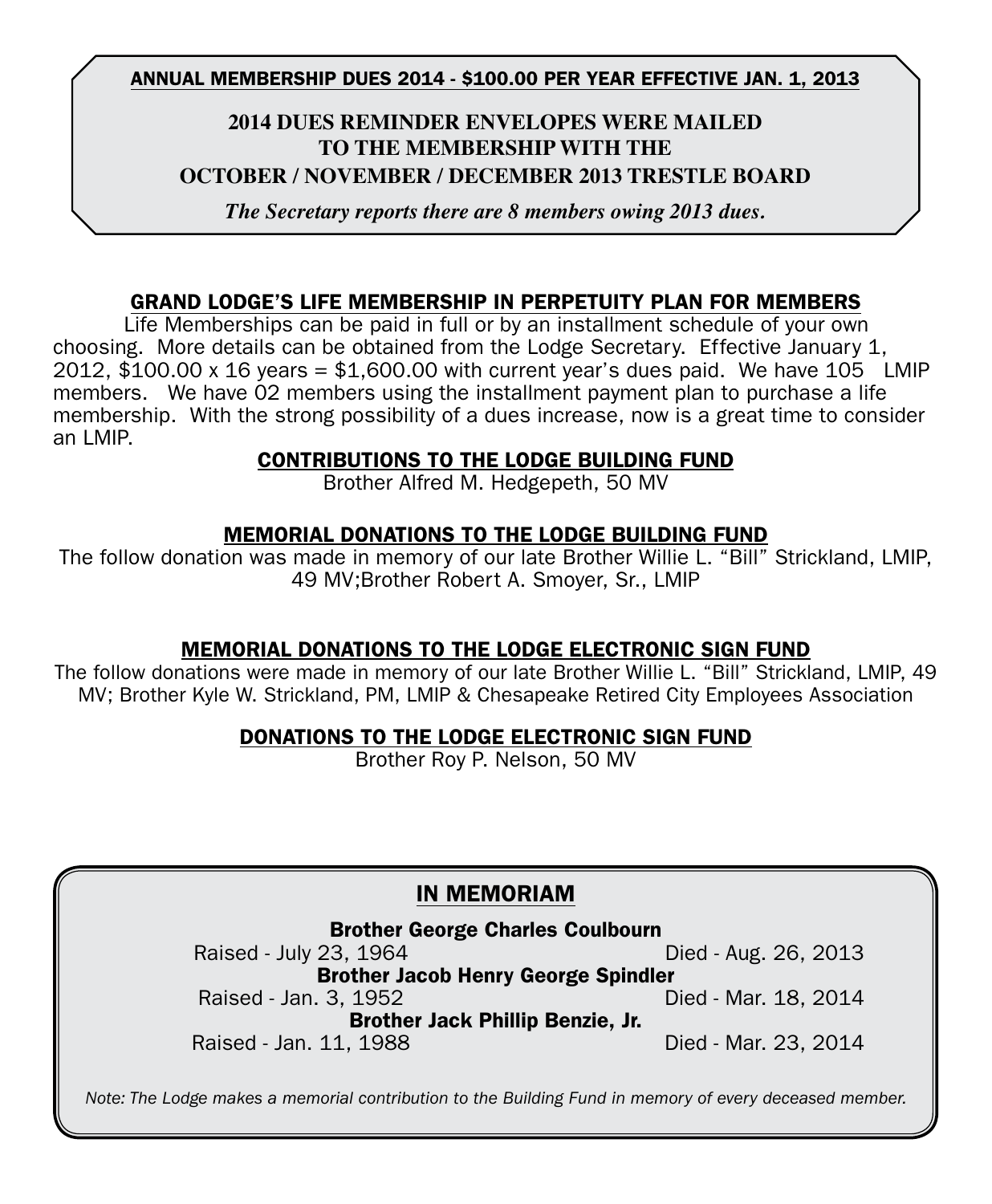### PRESENTATION OF MASONIC SERVICE AWARDS

| <b>Name</b>                                                                               | <b>25 Year Service Award</b>                                     | to be presented                        |  |
|-------------------------------------------------------------------------------------------|------------------------------------------------------------------|----------------------------------------|--|
| Brother Eric Joseph Lowe<br>Brother William Earl Phelps, Sr.<br>Brother Damon Jere Alonge | 03/16/1989<br>11/20/1971 (04/28/1989)<br>03/02/1989 (06/02/1989) | 04/10/2014<br>05/08/2014<br>06/12/2014 |  |
| <b>Name</b>                                                                               | <b>50 Year Service Award</b>                                     | to be presented                        |  |
| Brother Carlton E. Kight, PDDGM                                                           | 04/16/1964                                                       | 04/10/2014                             |  |

#### WITH THE SICK

The following members are on our sick list. Please keep them in your thoughts and prayers. Please report all sick Brethren and/or family members to the Lodge's Sick Committee Chairman, Brother E. W. "Gene" Klemp, Sr., Home Phone - (757) 487-4497, cell – (757) 537-2229 or email - GM1962@cox.net.

Brother W. C. "Bill" Meiggs, Jr., 50 MV Brother Frank Forbes, Jr., 60 MV Brother Larry P. Fields, PM Brother W. E. "Bill" Winslow, 50 MV Brother Larry S. Kight Brother Robert E. Bolinsky, LMIP Brother Fred L. Younger, Sr., PDDGM, LMIP

Brother Ken Stephens, Sr., 50 MV Ms. Phyllis Manier, mother of Wor. W.R. "Bill" Manier Mrs. Donald Crouch, mother of Bro. Michael E. Crouch Mrs. Susanne Johnson, wife of Bro. D. R. "Spike" Johnson Mrs. Stephanie Green, daughter of Bro. W. M. "Billy" Mutter Mr. Michael D. Strickland, brother of Bros. L. G., K.P., T.D., & N.C. Strickland

#### Electronic Sign Usage Guidelines to Be Voted On At Our April 10, 2014 Stated Communication

The membership will vote on the usage guidelines for the Electronic Sign from the following choices;

- Masonic purposes and functions only, to include Appendant Bodies
- Anyone who rents the Lodge can use the sign at no charge
- Rent the usage of the sign to the general public for a small fee
- Any member can use the sign for a small fee or free of charge, TBD

Lake Drummond/Masonic functions take precedence over any additional message(s) if approved.

If the sign is used for purposes other than strictly Masonic, a Sign Chairman or Master would approve the message to be displayed prior to it being displayed